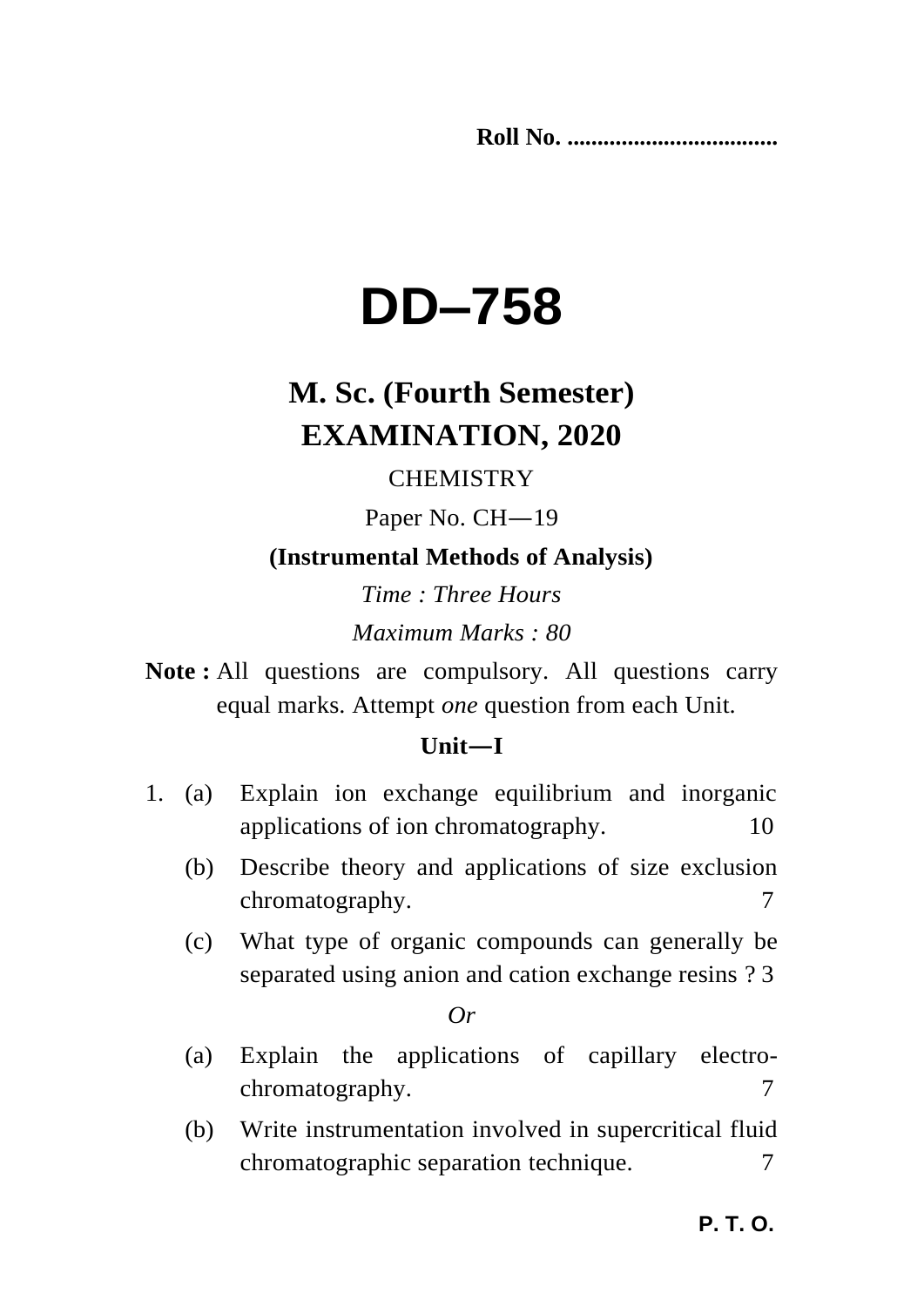#### **Unit—II**

- 2. (a) Compare wavelength dispersive and energy dispersive X-ray fluorescent methods. 10
	- (b) Discuss the characteristics of X-rays emission with reference to  $K_{\alpha}$ ,  $K_{\beta}$  and  $K_{\gamma}$  lines. 6
	- (c) Explain the advantages and disadvantages of X-ray fluorescent method. 4

#### *Or*

- (a) Discuss theory, instrumentation and applications of proton induced X-ray spectrophotometry. 10
- (b) Describe analytical application of X-ray fluorescent method in qualitative analysis. 6
- (c) Explain, what are the main radiation sources in Xray fluorescence analysis. 4

#### **Unit—III**

- 3. (a) Describe theory, instrumentation and applications of atomic emission spectroscopy. 10
	- (b) Explain the various types of interferences in atomic spectroscopy. 6
	- (c) Explain instrumentation and working of flame photometer. 4

#### *Or*

- (a) Write principle, instrumentation and applications of  $ICP-AES$  10
- (b) Explain atomic fluorescence spectroscopy. 6